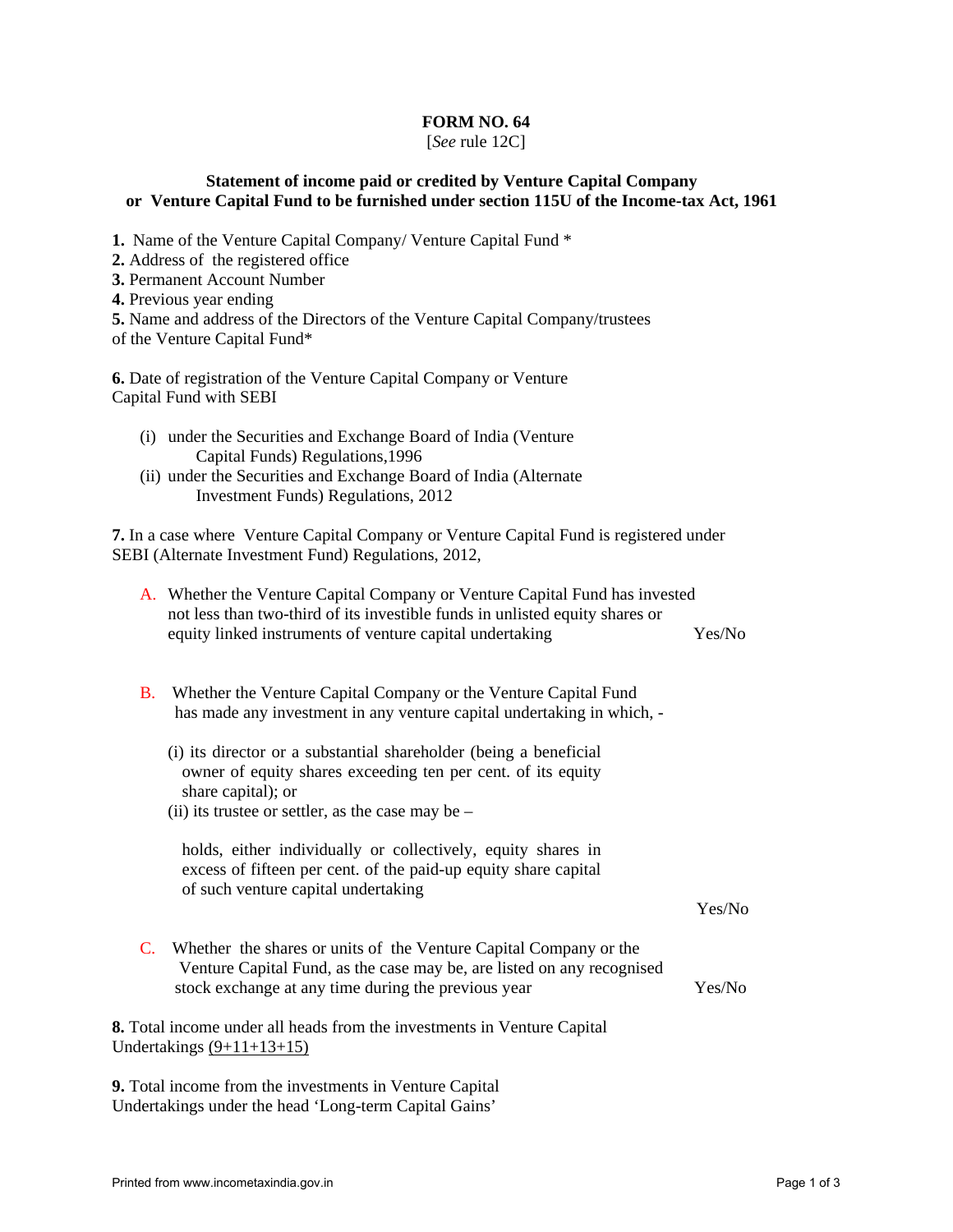**10.** Proportion of (9 to 8)

**11.** Total income from the investments in Venture Capital Undertakings under the head 'Short-term Capital Gains'

**12.** Proportion of (11 to 8)

**13.** Total dividend income from the investments in Venture Capital Undertakings

**14.** Proportion of  $(13 \text{ to } 8)$ 

**15.** Other income (such as interest etc.) from the investments in Venture Capital Undertakings

**16.** Proportion of (15 to 8)

**17.** Details of persons, referred to in sub-section (1) of section 115U by whom the income is received or in whose name it has been credited, in the following format :—

| S.<br>No. | Name(s) | Address(es) | PAN            | Total<br>amount<br>paid/<br>credited | Amount paid/<br>credited<br>under 'Long<br>Term Capital<br>Gains'<br>[Column $5 \times$<br>Sl. No.10] | Amount paid/<br>credited<br>under 'Short<br>Term<br>Capital Gains'<br>[Column 5 $\times$<br>Sl. No.12] | Amount<br>paid/<br>credited as<br>'dividend'<br>[Column $5\times$<br>Sl. No.14] | Other Income<br>such as<br>interest<br>etc. paid/<br>credited<br>[Column $5 \times$<br>Sl. No.16] |
|-----------|---------|-------------|----------------|--------------------------------------|-------------------------------------------------------------------------------------------------------|--------------------------------------------------------------------------------------------------------|---------------------------------------------------------------------------------|---------------------------------------------------------------------------------------------------|
| 1         | 2       | 3           | $\overline{4}$ | 5                                    | 6                                                                                                     | 7                                                                                                      | 8                                                                               | 9                                                                                                 |
|           |         |             |                |                                      |                                                                                                       |                                                                                                        |                                                                                 |                                                                                                   |

*Enclose a copy of the certificate of registration under the Securities and Exchange Board of India Act, 1992.* 

*Enclose a copy of the Venture Capital Fund deed in case of Venture Capital Fund registered under the provisions of the Registration Act, 1908.* 

*Enclose audited accounts including balance sheet, annual report, if any, with certified copies of income and appropriation towards distribution of income or credit of income [including amount deemed to have been credited in accordance with provisions of section 115 U(5)].*